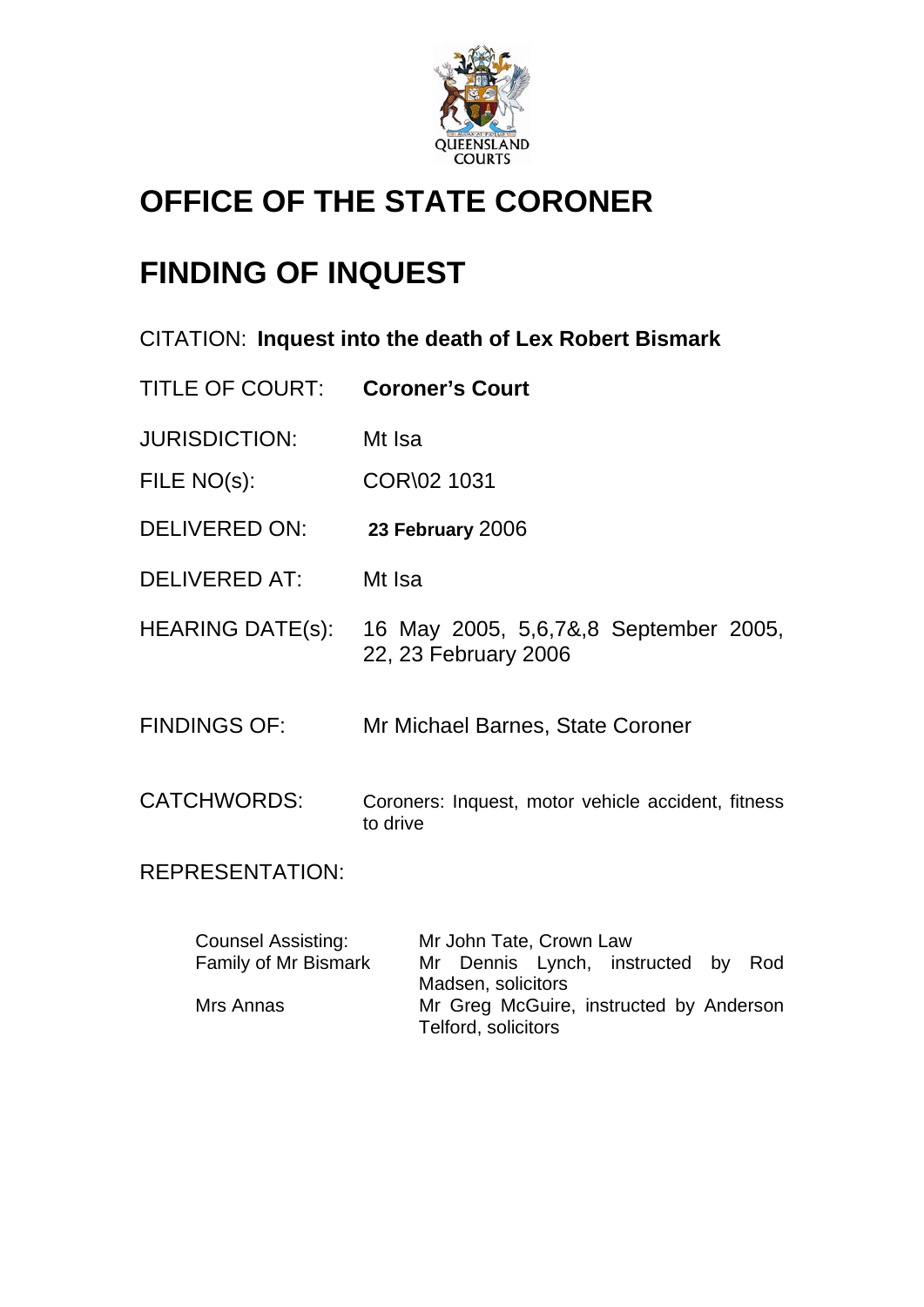## Findings of the inquest into the death of Lex Robert **Bismark**

## **Table of contents**

| ISSUES OF CONCERN, RIDERS AND RECOMMENDATIONS  12 |  |
|---------------------------------------------------|--|
|                                                   |  |
|                                                   |  |
|                                                   |  |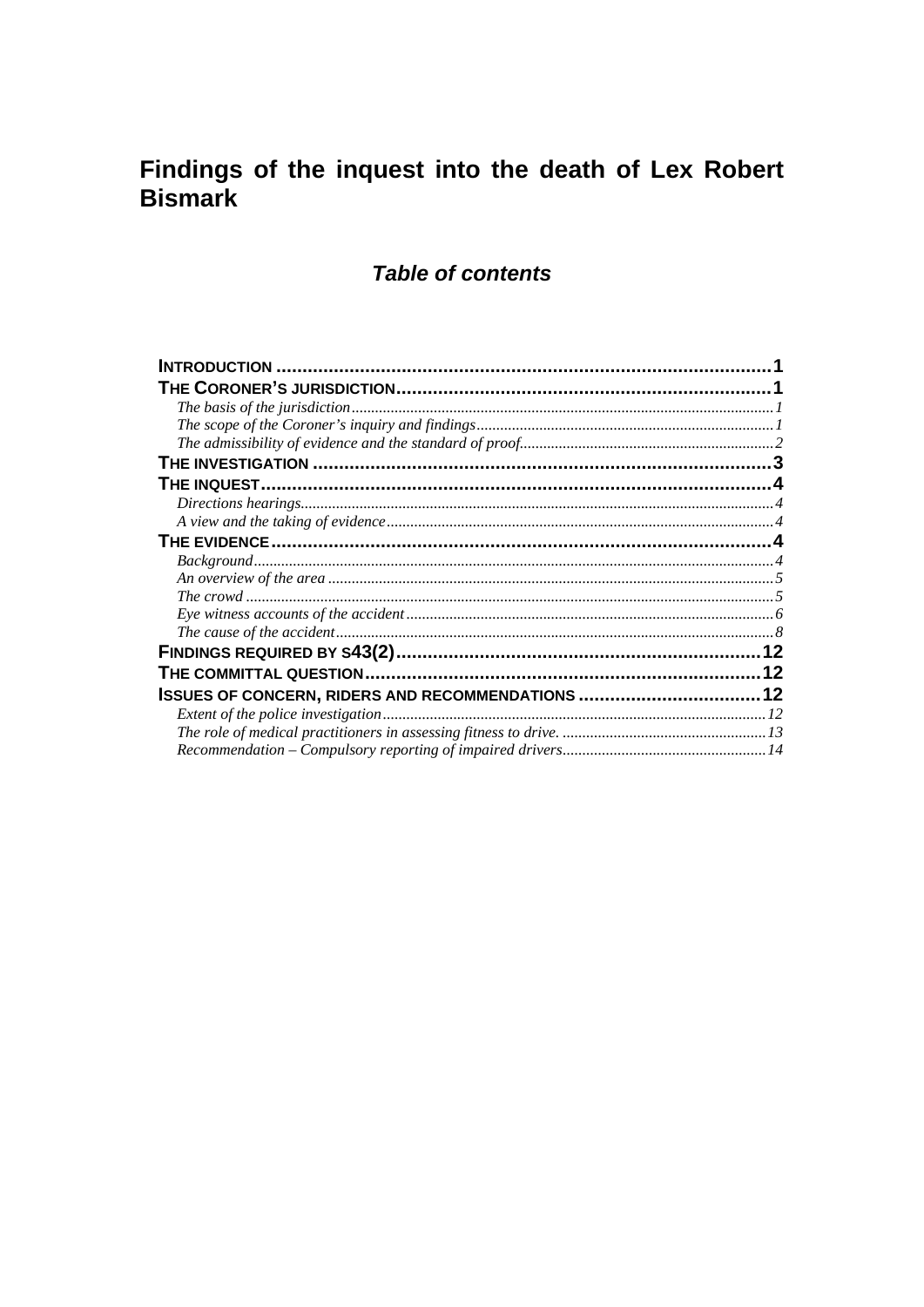<span id="page-2-0"></span>The *Coroners Act 1958* provides in s43(1) that after considering all of the evidence given before a coroner at an inquest the coroner shall give his or her findings in open court. What follows are my findings of the inquest held into the death of Lex Robert Bismark.

## *Introduction*

It was NAIDOC week in Mt Isa and numerous Indigenous people who had come to town for commemorative events were in a mood for celebration.

On Friday 12 July 2002, a large group had gathered at the Barkly Hotel which had been booked for a function. Lex Bismark, whose family came from Doomadgee, was among the group.

At about 2.30 am a fight broke out inside the hotel. Soon after, the manager decided to close the hotel and staff ushered everyone outside. The fight continued and escalated in the car park. It spilled onto the Barkly Highway.

Shortly after this happened, a car travelling into town along the highway drove into the crowd and struck three people including Mr Bismark, killing him.

These findings seek to explain how that occurred. They also consider whether the regulations governing fitness to drive a motor vehicle adequately protect the public.

## *The Coroner's jurisdiction*

Before turning to the evidence, I will say something about the nature of the coronial jurisdiction.

#### **The basis of the jurisdiction**

Although the inquest was held in 2005, as the death being investigated occurred before 1 December 2003, the date on which the *Coroners Act 2003* was proclaimed, it is a "*pre-commencement death*" within the terms of s100 of that Act and the provisions of the *Coroners Act 1958* (the Act) are therefore preserved in relation to it.

Because the death was "*violent or unnatural*" the police who were summoned to the scene were obliged by s12(1) of the Act to report it to a coroner. Section 7(1)(a)(i) confers jurisdiction on a coroner to investigate such a death and s7B authorises the holding of an inquest into it.

#### **The scope of the Coroner's inquiry and findings**

A coroner has jurisdiction to inquire into the cause and the circumstances of a reportable death.

The Act, in s24, provides that where an inquest is held, it shall be for the purpose of establishing as far as practicable:-

- $\bullet$  the fact that a person has died,
- the identity of the deceased,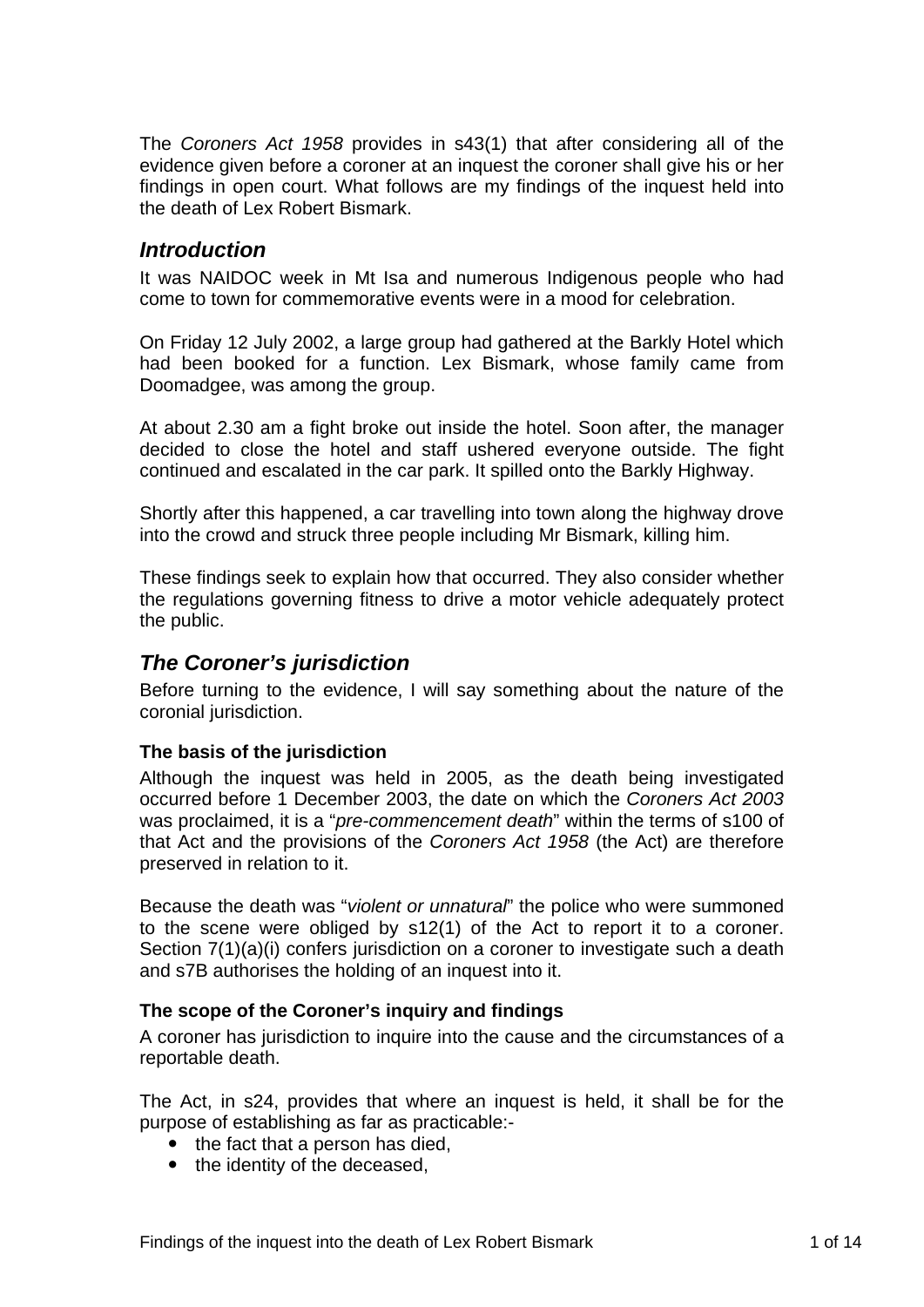- <span id="page-3-0"></span>• when, where and how the death occurred, and
- whether anyone should be charged with a criminal offence alleging he/she caused the death.

After considering all of the evidence presented at the inquest, findings must be given in relation to each of those matters to the extent that they are able to be proven.

An inquest is not a trial between opposing parties but an inquiry into the death. In a leading English case it was described in this way:-

*It is an inquisitorial process, a process of investigation quite unlike a criminal trial, where the prosecutor accuses and the accused defends… The function of an inquest is to seek out and record as many of the facts concerning the death as the public interest requires.* [1](#page-3-1)

The focus is on discovering what happened, not on ascribing guilt, attributing blame or apportioning liability. The purpose is to inform the family and the public of how the death occurred with a view to reducing the likelihood of similar deaths. As a result, the Act authorises a coroner to make preventive recommendations,<sup>[2](#page-3-2)</sup> referred to as "*riders*" but prohibits findings or riders being framed in a way that appears to determine questions of civil liability or suggests a person is guilty of any criminal offence. $3$ 

#### **The admissibility of evidence and the standard of proof**

Proceedings in a coroner's court are not bound by the rules of evidence because s34 of the Act provides that "*the coroner may admit any evidence the coroner thinks fit"* provided the coroner considers it necessary to establish any of the matters within the scope of the inquest.

This flexibility has been explained as a consequence of an inquest being a fact-finding exercise rather than a means of apportioning guilt, an inquiry rather than a trial. $4$ 

A coroner should apply the civil standard of proof, namely the balance of probabilities, but the approach referred to as the *Briginshaw* sliding scale is applicable.<sup>[5](#page-3-5)</sup> This means that the more significant the issue to be determined, the more serious an allegation or the more inherently unlikely an occurrence, the clearer and more persuasive the evidence needed for the trier of fact to be sufficiently satisfied that it has been proven to the civil standard.<sup>[6](#page-3-6)</sup>

Of course, when determining whether anyone should be committed for trial, a coroner can only have regard to evidence that could be admitted in a criminal

<sup>1</sup> *R v South London Coroner; ex parte Thompson* (1982) 126 S.J. 625 2

<span id="page-3-2"></span><span id="page-3-1"></span> $2$  s43(5)

 $3$  s43(6)

<span id="page-3-4"></span><span id="page-3-3"></span><sup>&</sup>lt;sup>4</sup> *R v South London Coroner; ex parte Thompson* per Lord Lane CJ, (1982) 126 S.J. 625<br>
<sup>5</sup> Anderson v Blashki [1993] 2 VR 89 at 96 per Gobbo J

<span id="page-3-6"></span><span id="page-3-5"></span> $6$  Briginshaw v Briginshaw (1938) 60 CLR 336 at 361 per Sir Owen Dixon J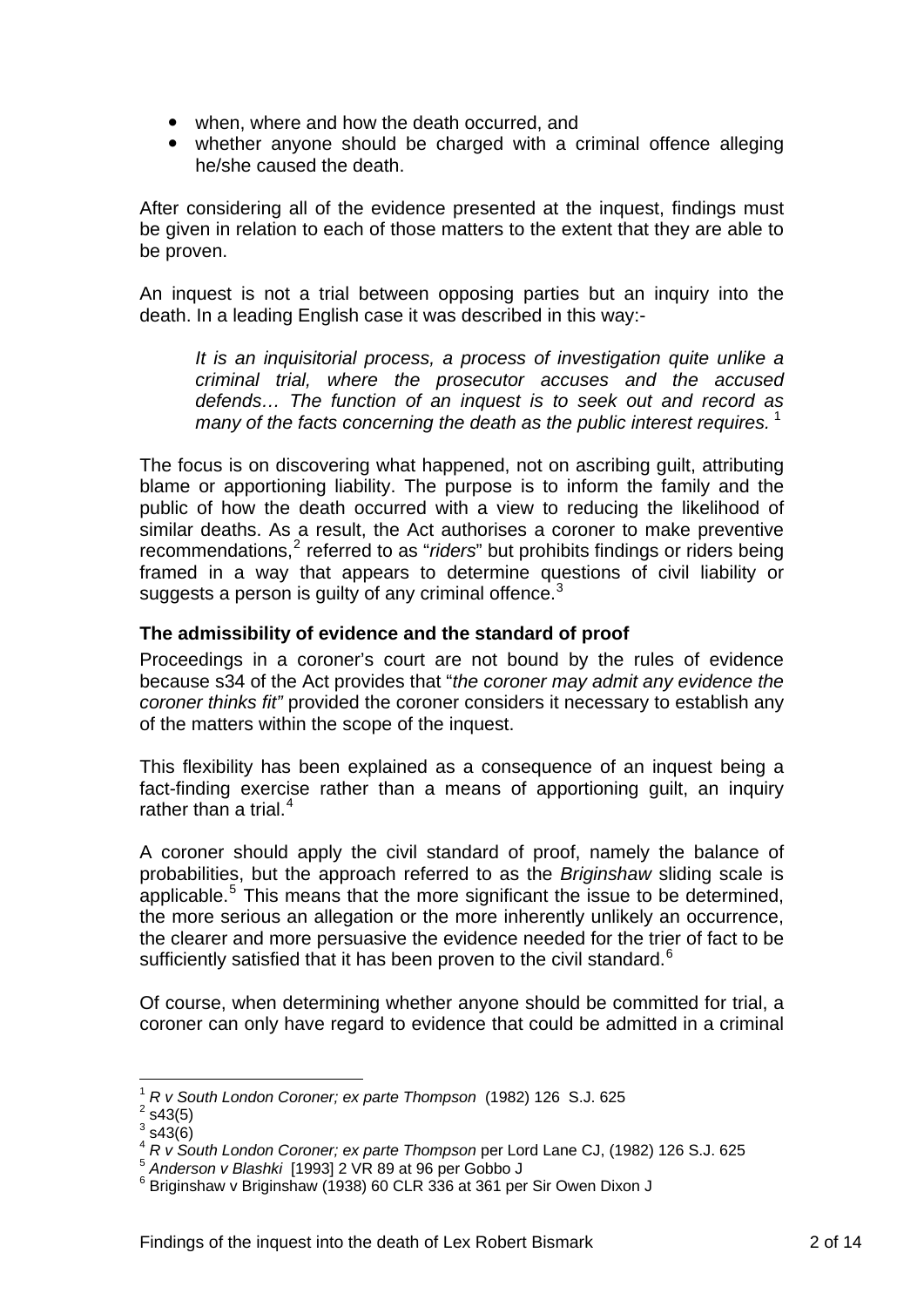<span id="page-4-0"></span>trial and will only commit if he/she considers an offence could be proven to the criminal standard of beyond reasonable doubt.

It is also clear that a coroner is obliged to comply with the rules of natural justice and to act judicially.<sup>[7](#page-4-1)</sup>This means that no findings adverse to the interest of any party may be made without that party first being given a right to be heard in opposition to that finding. As *Annetts v McCann[8](#page-4-2)* makes clear, that includes being given an opportunity to make submissions against findings that might be damaging to the reputation of any individual or organisation.

## *The investigation*

I turn now to a description of the investigation. Police and the ambulance service had been called to attend the hotel on account of the fight that had occurred inside the hotel and were *en route* there when they were informed of the accident that resulted in Mr Bismark's death. Four officers arrived soon after the accident and set about assisting the ambulance officer's ministering to the injured and securing the scene. Police officers with traffic accident investigation training and experience were called out and attended the scene about an hour after the accident had occurred. Some months later, an accident scene analyst from Brisbane also attended and made measurements and a plan. A scenes of crime officer went to the accident site on the night. Photographs were taken of the scene and the vehicle involved in the incident was impounded and subsequently inspected.

The investigation was reasonably thorough, although some significant aspects were overlooked until the inquest commenced. The investigation was perhaps made more difficult for police by the fact that the driver of the car was severely assaulted by the crowd immediately after the accident. She was an elderly woman and police naturally felt sympathy for her. Public opinion, to the extent that can be gauged from the local media, was firmly on her side, with scant attention given to the fact that she had killed someone. The officer in charge of the Mt Isa Criminal Investigation Branch gave evidence that he made social calls to the driver on a number of occasions after the incident. The officer who was investigating Mr Bismark's death had to deal with a situation where the suspect for an offence of dangerous driving causing the death was a complainant in the serious assault matter being investigated by his plain clothed colleagues. He was told by one of them that she would not agree to being interviewed by him as part of the death investigation. To get any version from the driver of how the accident occurred, the investigating officer had to rely on the statements given by her to detectives investigating the offences committed against her. Understandably, they were insufficient for his purposes.

<span id="page-4-1"></span><sup>7</sup> *Harmsworth v State Coroner* [1989] VR 989 at 994 and see a useful discussion of the issue in Freckelton I., "Inquest Law" in *The inquest handbook*, Selby H., Federation Press, 1998 at 13

<span id="page-4-2"></span><sup>8</sup> (1990) 65 ALJR 167 at 168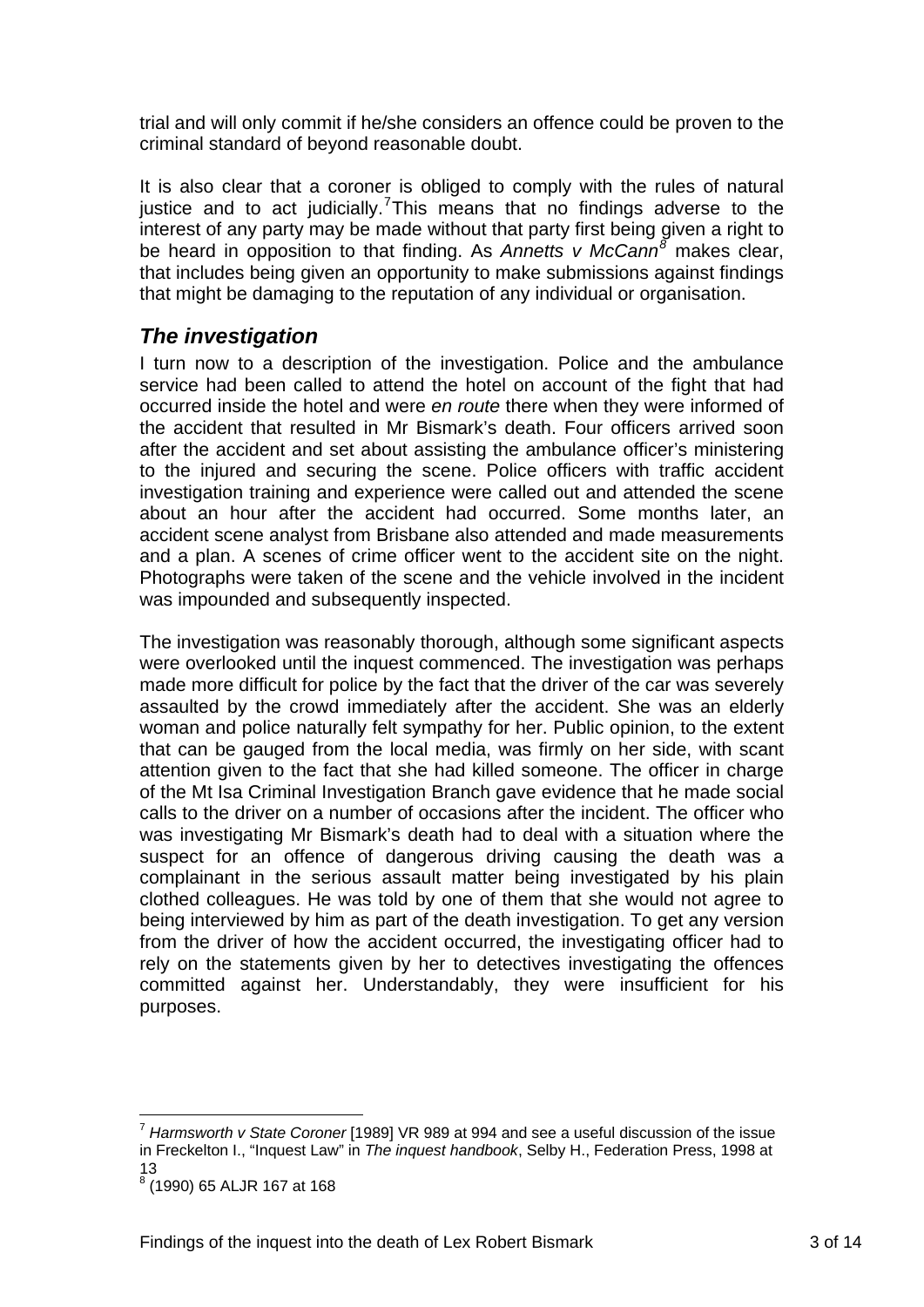## <span id="page-5-0"></span>*The inquest*

At the request of the local coroner, I took responsibility for the inquest on account of the difficulty of fitting such a lengthy matter into the diary of a single magistrate court.

### **Directions hearings**

A directions hearing was convened on 16 May 2005. Leave to appear was granted to the family of Mr Bismark and to Mrs Annas, the driver of the vehicle involved in the accident. Mr Tate of Crown Law was appointed counsel assisting the coroner. Those who had been granted leave to appear to were authorised to access the investigation report.

## **A view and the taking of evidence**

On 4 September, in the night time, a view of the scene was undertaken by the court and those with leave to appear. The inquest commenced on 5 September and evidence was given over the succeeding three days. Forty one witnesses gave evidence. Mrs Annas, the driver of the car that struck the deceased, claimed privilege against self incrimination and gave no evidence. After three days of evidence, a further view of the scene was undertaken. On this occasion the crash analyst also attended. Eighty seven exhibits were tendered. On the fourth day Mrs Annas' general practitioner was recalled and it became apparent that Mrs Annas' eyesight may have been relevant to an understanding of the accident. The inquest was therefore adjourned so that expert evidence could be obtained in relation to that issue.

It reconvened on 22 February 2006 to hear evidence from an ophthalmologist and a doctor, both who had treated Mrs Annas. Sadly, in the intervening period Mrs Annas died. I am, of course, still obliged to make findings concerning the details of Mr Bismark's death.

## *The evidence*

I turn now to the evidence. Of course, I can not even summarise all of the information contained in the exhibits and transcript but I consider it appropriate to record here the evidence I believe is necessary to understand the findings I have made.

## **Background**

The National Aborigines' and Islanders' Day Observation Committee gave its name to NAIDOC Week. It is a time each year when the Indigenous peoples around Australia celebrate the survival of their culture and plan for the future.

On Friday 12 July 2002, NAIDOC week was winding down in Mt Isa. One of the numerous events enjoyed that week included a function at the Barkly Hotel. At that time, the hotel sported a public bar, a bistro bar, a night club and a bottle shop. On the night in question, the bottle shop and the bistro closed at 8.30, the nightclub opened at 10.00 and the public bar closed at 11.30.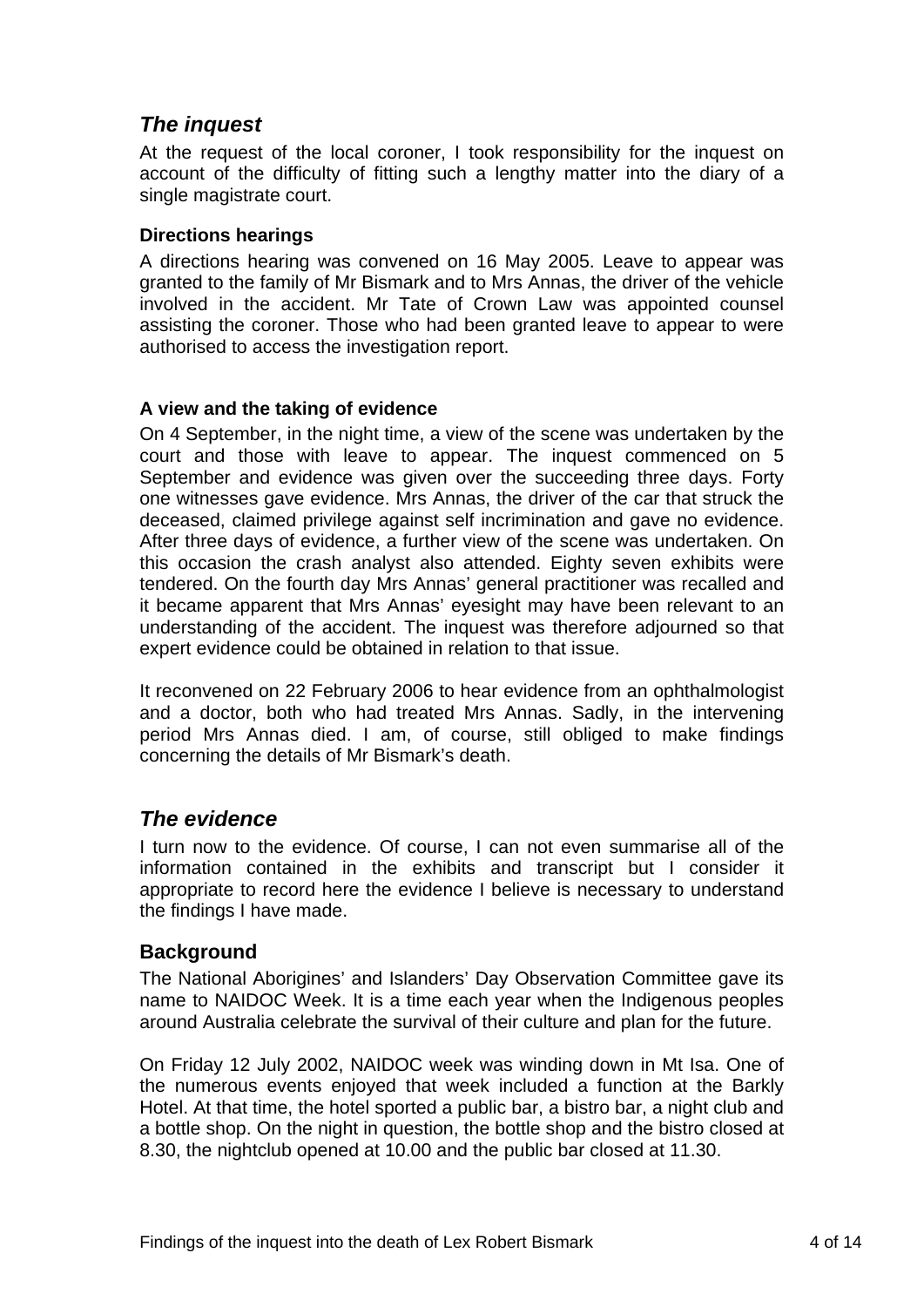<span id="page-6-0"></span>Therefore, by 2.30am on Saturday morning, those who were still celebrating at the hotel were all in the nightclub. The exact number of patrons present is not known with certainty; the hotel manger estimated that there were 80 to 90 people there while the security officer estimates the number to be about 150. The staff consisted of the manager, the security officer, two female bar attendants, a male "glassie" and a male disc jockey.

Regrettably, and perhaps predictably, interpersonal violence flared among the drinkers. As so often is the case, the first victim was a woman who was knocked to the floor and kicked in the head by her male assailant, an intimate acquaintance. Understandably, this caused others present to attack the assailant and a fight erupted.

The hotel staff managed to quell the immediate violence by evicting the fighters. Outside the hotel, in the large car park that fronts the Barkly Highway, a large number of people, some of whom had allegedly been evicted or refused entry to another licensed premises nearby, were milling about. Violence soon erupted among this group and the manager decided to close the hotel. At this stage, all of the patrons were ushered outside.

## **An overview of the area**

A description of the area may be helpful. The hotel is situated on the eastern side of the Barkly Highway, a four lane road with a concrete median strip separating the two north and two southbound lanes. It occupies the whole block so that there are side streets running east from the highway at each end of the hotel: Sulphide Street on the northern side and Kentia Street on the south, with traffic lights controlling that intersection. Looking south from Sulphide Street, the first 50 metres of the property is open space with no obvious dedicated purpose. It ends at a crescent shaped driveway that arches around a lawn with a fountain and sweeps past the entrance to the reception area and the night club before re-emerging on the highway 25 metres further south. Access to this driveway is also available from Sulphide Street, adjacent to the front of the hotel across the open space referred to earlier. South of the southern most driveway entrance, a large paved car park abuts the highway. The car involved in the accident came to rest approximately 20 metres south of this driveway adjacent to the car park. A better understanding of the scene can be gained from the sketch plan annexed to exhibit 61.

## **The crowd**

Crowd numbers are notoriously difficult to estimate, particularly in the conditions that prevailed on the night in question when the lighting was variable and the people were moving around. Therefore, it is not surprising that the evidence on this point is wildly conflicting, with estimates ranging from 40 or 50 and up to 200. I have no way of conclusively resolving this conflict but having regard to the evidence of the hotel staff that there were around one hundred people inside and the uncontradicted evidence that there were more in the car park, I accept that there were well over one hundred people outside the hotel soon after it closed and the patrons were all ushered out.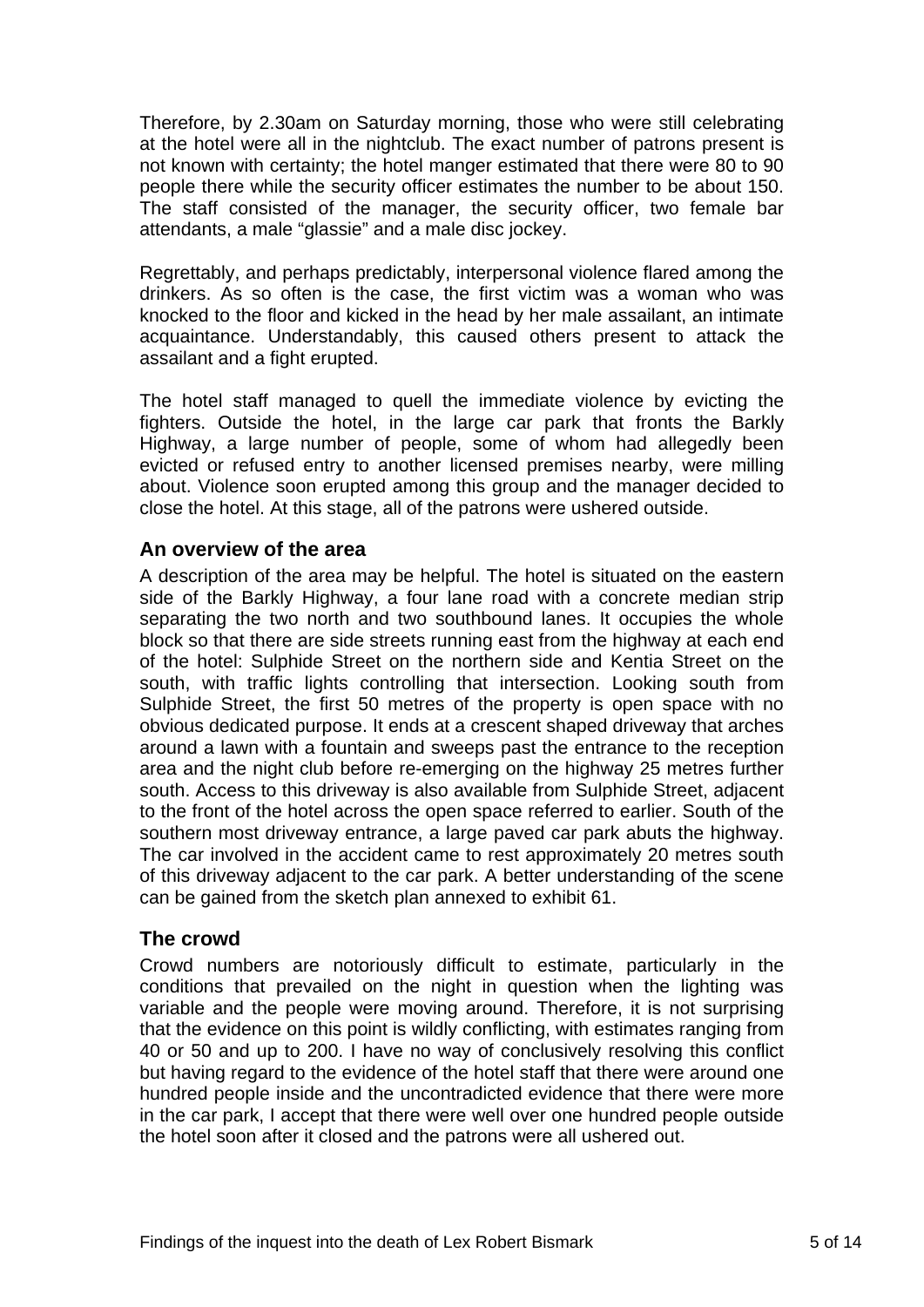## <span id="page-7-0"></span>**Eye witness accounts of the accident**

There is no compelling chronological account of what happened next. There were no surveillance cameras or helicopters carrying news crews recording the events. All we have are glimpses and disjointed snippets from various perspectives provided by active participants and startled observers of varying degrees of sobriety.

On everyone's evidence, after the hotel closed the antagonisms again flared and a number of fights erupted. Some of these fights became increasingly violent and their participants numerous. Combatants were seen to use pieces of timber and lumps of concrete in the fighting. One woman was seen brandishing a tyre lever. Estimates of the number involved in the actual fighting range from 10 to 20 to 50. Many more stood around watching. It is impossible to make precise findings about this aspect of the matter, but I accept that there were numerous fights erupting and subsiding in the 15 minutes after the hotel closed.

The fighting was not restricted to a discrete area. Rather, it seems some people were fighting in the car park, others on the crescent shaped lawn and some were fighting on the southbound lanes of the Barkly Highway. Of course these brawls were not static; they surged around the area as people joined in and others sought to arm themselves with implements of battle. Others in the crowd were intent on leaving the area and large numbers were streaming across the road to two telephone boxes that are on the western side of the highway.

Mr Bismark was among a group of people who were involved in or watching a fight that was taking place on the southern lanes of the highway. This group had to get off the road when at least one, possibly more, vehicles came along. They resumed their position on the road after the traffic had passed.

Mr Bismark was wearing dark blue clothes, as were some others in the group. One of the other people on the road was wearing white pants and an orange shirt.

At about 2.40am, Mrs Annas drove down the Barkly Highway in a southerly direction from her home at Soldiers Hill. She says in her statements that she was fresh from a sleep and not affected by any alcohol or other drugs, although I note she told hospital staff that she had taken 30 mg of Serapax about seven hours before the accident. She told police that as she approached the intersection of the highway and Kentia Street she saw a group of Aboriginal people milling around on the footpath.

A person watching from the footpath says he saw her car coming towards the group and yelled at them to get off the road. They did not heed this warning

Mrs Annas says:-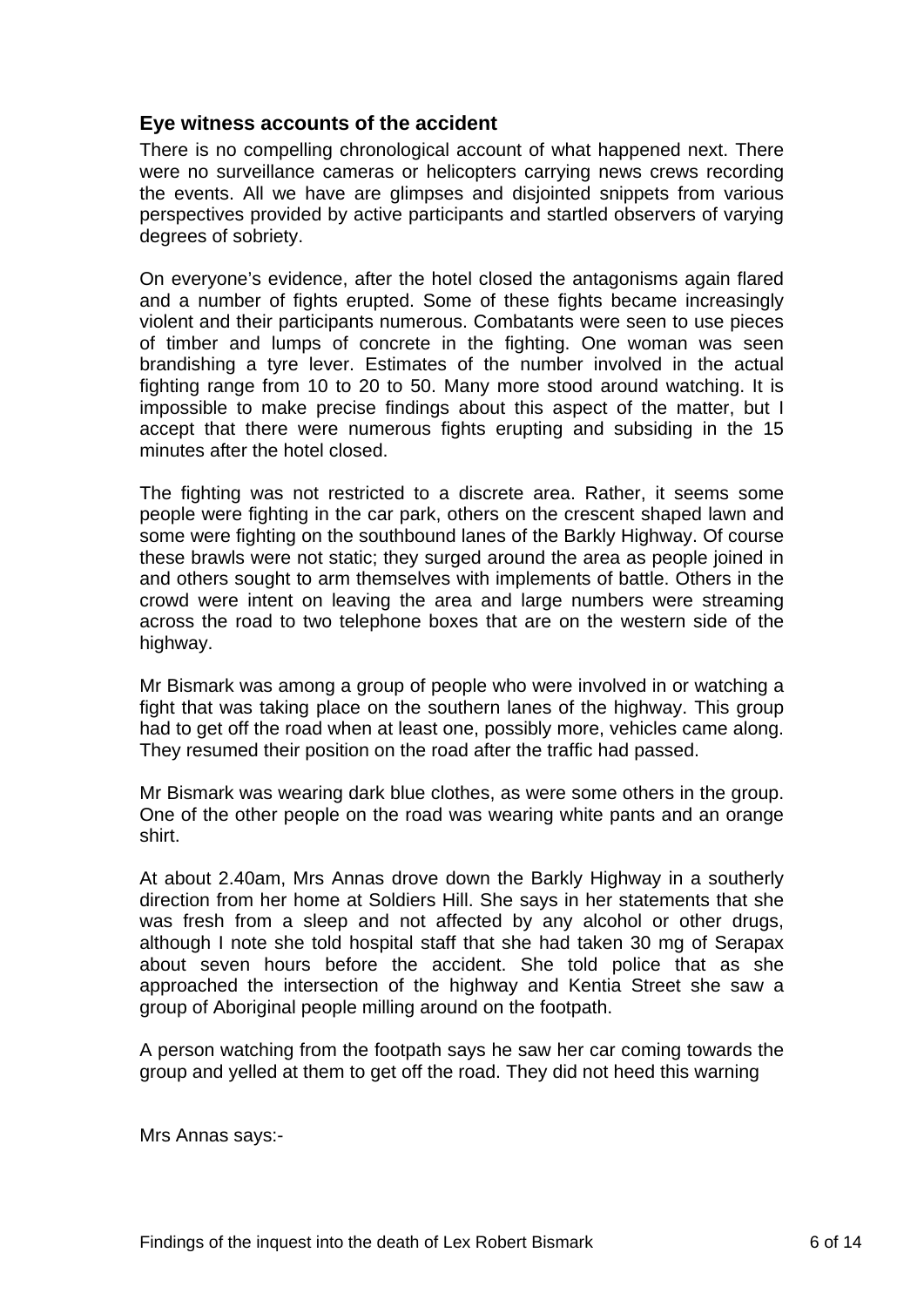"*I looked up at the traffic lights and saw that the lights were green. I continued on and looked back down onto the road. When I looked back down onto the road I saw all of these Aborigines were on the road in*  front of me."<sup>[9](#page-8-0)</sup>

She continues:-

*When I looked at the lights, I only looked away from the road for what I would say would be one second before looking back at the road and seeing the Aborigines in front of my car.[10](#page-8-1)*

*When I first saw them I knew that it was not possible for me to stop in time without hitting someone in the group. I put my brakes on as hard as I could and steered the car for the thinnest part of the group. I could not stop before hitting the people because they were too close to my car and because it was so sudden.[11](#page-8-2)*

Mrs Annas was correct when she said she was too close to the group to stop without hitting anyone. Three people were struck and seen to fly up into the air before falling onto the roadway. The car went under Mr Bismark and he landed on its bonnet. It is likely that the windscreen then crashed into his head before he was thrown onto the ground. The other two people received relatively minor injuries. Mr Bismark's injuries were fatal. They are detailed below.

Mrs Annas was then attacked by members of the crowd, incensed no doubt that she had driven into them. She was severely beaten and suffered serious injuries.

At about 2.44am the ambulance was called to the Barkly Hotel to attend to the woman who had earlier been assaulted inside. As they were *en route* they were advised of the motor vehicle accident and immediately attended to Mr Bismark when they arrived at the scene at about 2.47. It was quickly recognised that he had very serious injuries. His heart stopped before he could be loaded into the ambulance and it seems clear that by the time he reached the hospital he was already dead.

Mr Bismark's aunt, who had known him all his life, was brought to the hospital and she identified his body to police.

On 16 July an autopsy was performed on Mr Bismark's body by the local Government Medical Officer, Dr Lola Power, who found injuries consistent with his having been struck by a motor vehicle. She found that his brain stem was totally disorganised and shredded. She noted avulsion of the brain stem and upper cervical cord and a fracture of the proximal cervical spine between C1 and C2. Analysis of Mr Bismark's blood showed an alcohol level of .27%

<sup>&</sup>lt;sup>9</sup> exhibit 55 para 9

<span id="page-8-2"></span><span id="page-8-1"></span><span id="page-8-0"></span> $\frac{10}{11}$  exhibit 55 para 10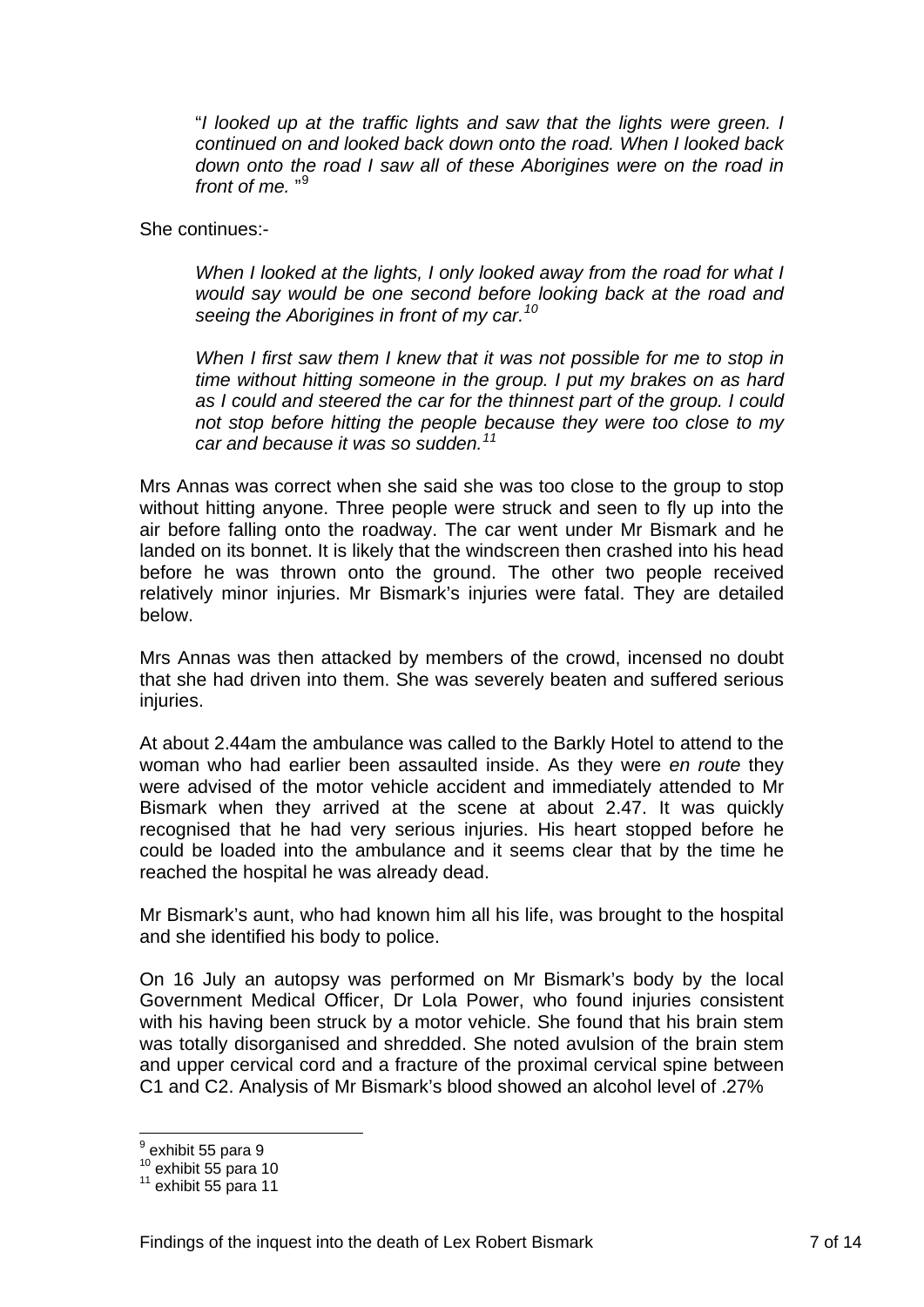#### <span id="page-9-0"></span>**The cause of the accident**

The central question is, why did Mrs Annas run into the people? On the evidence there are three possibilities; it was too dark for a competent and careful driver to see the people on the road, Mrs Annas failed to keep sufficient lookout or her eyesight made her driving dangerous.

Having regard to the examination of the scene, the tests undertaken by Sgt Ruller, and his expertise in crash investigations, I consider the following can be proven :-

- After the application of its brakes, the vehicle skidded for 23 metres before coming to a stop.
- A change in the skid marks after 9 metres suggests it was at that point that the vehicle hit the people.
- The speed of the vehicle when it commenced skidding was in the range 51 to 58km/h. At these speeds, the vehicle would travel between 14 and 16.1 metres per second.
- At best, even competent and alert drivers take a second or two to react to seeing something on the road. That involves them first recognising the thing as a hazard, determining what action they need to take and carrying that out. The length of that delay can depend upon whether the driver is expecting to see anything on the road and how visible the thing is.

From those factors I can deduce that Mrs Annas only saw the people on the road when she was somewhere between 23 and 40 metres from them.

I am prepared to accept that neither Mrs Annas nor a reasonably prudent driver would have expected to see people on the road outside the hotel at 2.44 in the morning and that this would add to the delay in responding to the danger.

However, Mrs Annas' explanation of why she did not see the people that is quoted earlier is not convincing. It will be recalled that she claimed she looked away from the road to look at the traffic lights situated at the intersection just south of the hotel. An inspection of the locality makes clear that the road slopes gently upward in the vicinity of the accident scene with a low crest just past the point of impact. It then slopes gently downwards through the intersection in question. It is quite straight. Therefore, looking at the traffic lights as she approached the spot where the people were fighting on the road would not have required Mrs Annas to have "*looked away*"; they were directly in front of her, at about eye level.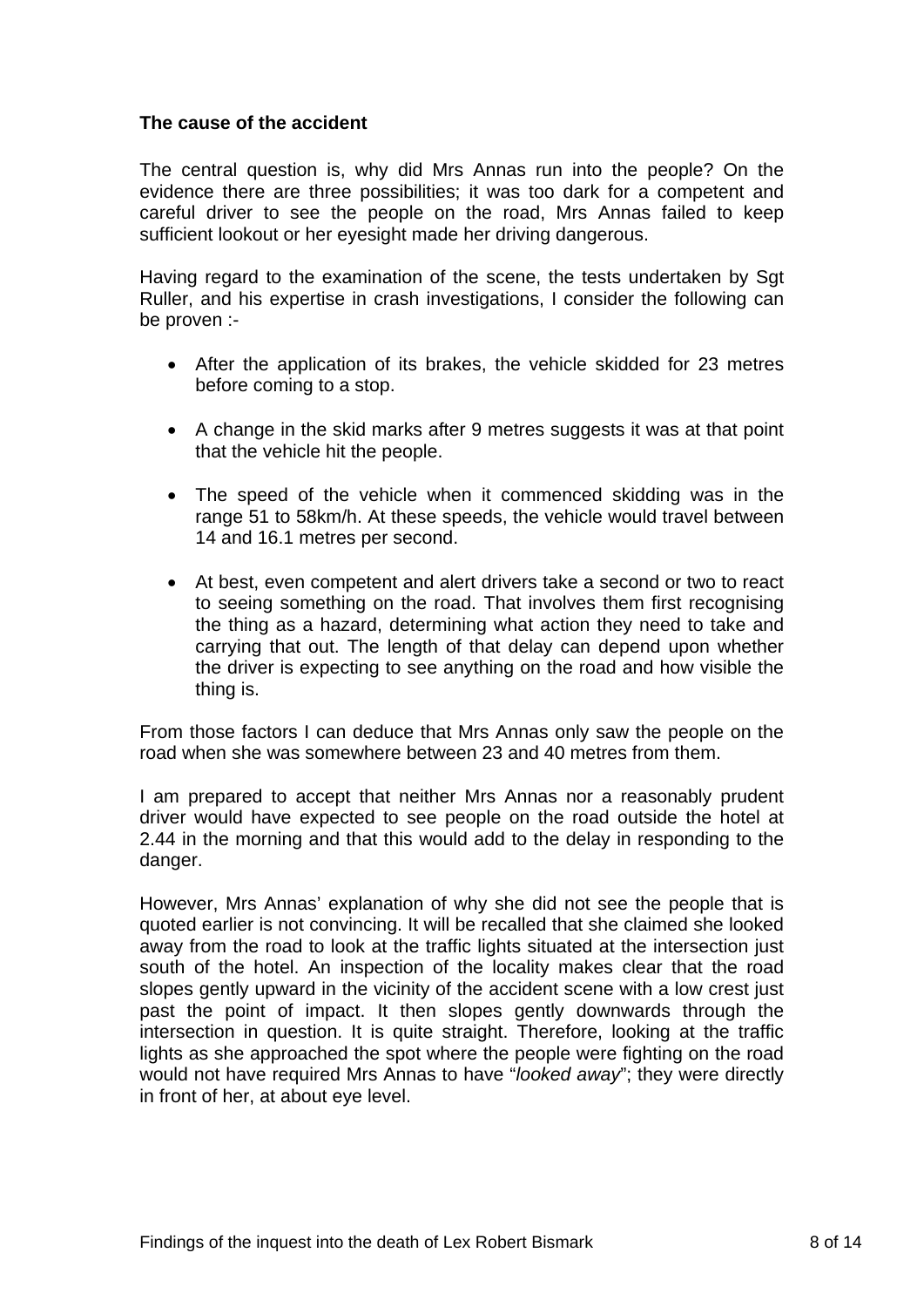She gave another explanation to a journalist who spoke to her in hospital. In an interview recorded on 15 July 2002, she said that the people she hit had just run out in front of her, giving her insufficient time to stop.<sup>[12](#page-10-0)</sup>

That explanation is also untenable as there is abundant evidence indicating that there had been a lot of people on the road for some minutes before Mrs Annas came along.

She told a doctor and nurse who attended to her, when she was taken to the hospital immediately after the accident, that there were "*multiple people on the road"* who she "*saw at the last moment.*"

Why did she not see the people in sufficient time to avoid driving into them?

An important issue is the level of lighting at the scene. There were certainly two orange street lights positioned over the curb side lane inbound. One was approximately 50 metres north of where the car came to a stop after the accident and the other was 50 metres further south. There were also 3 or 4 lights on poles along the hotel property line adjoining the highway. Strip lights of neon tubes ran along the top of the first floor of the hotel and around the roof of the bottle shop, which is next to the car park. A large spotlight is positioned near the top of the second storey of the hotel. Its beam is directed over the car park. There were two street lights on the opposite side of the highway but like the ones on the southbound lanes these were also approximately 50 metres each side of the accident site. The shops on the western side of the highway had minimal security lighting. The phone boxes on the western side of the highway, which were approximately 30 metres south of the accident scene, had the usual lights. The lighting on the hotel was able to be controlled by the hotel staff; the other lighting was constant.

Considerable evidence, much of it conflicting, was given as to which of the hotel lights were on at the time of the accident. The hotel manager said the spotlight was controlled by a timer and he thought that it was still on at the time of the accident. His assistant manager agreed with this as did a woman who was at the hotel assisting a friend who was working there as a disc jockey. Against this is the evidence of Constable Kirkpatrick who said that when he arrived soon after the accident, the spotlight was off but the other hotel lighting was on. This version is supported by Ms Tronc and Ms Major, both of whom impressed me as reliable witnesses. Both of these women say they specifically remember the spotlight going off shortly before the accident and the negative impact that had on visibility. A number of another witnesses support this account. The spotlight is controlled by a switch on the second floor of the hotel. The switches for some of the other lights are in a box on the outside of the bottle shop and so it is entirely feasible that the spotlight was turned off while the other lights remained on until the pre-set timer or timers caused them to be extinguished. This would also explain why all of the hotel lights were off when the scenes of crime officers arrived. Accordingly, I find

<span id="page-10-0"></span> $12$  exhibit 72 and 73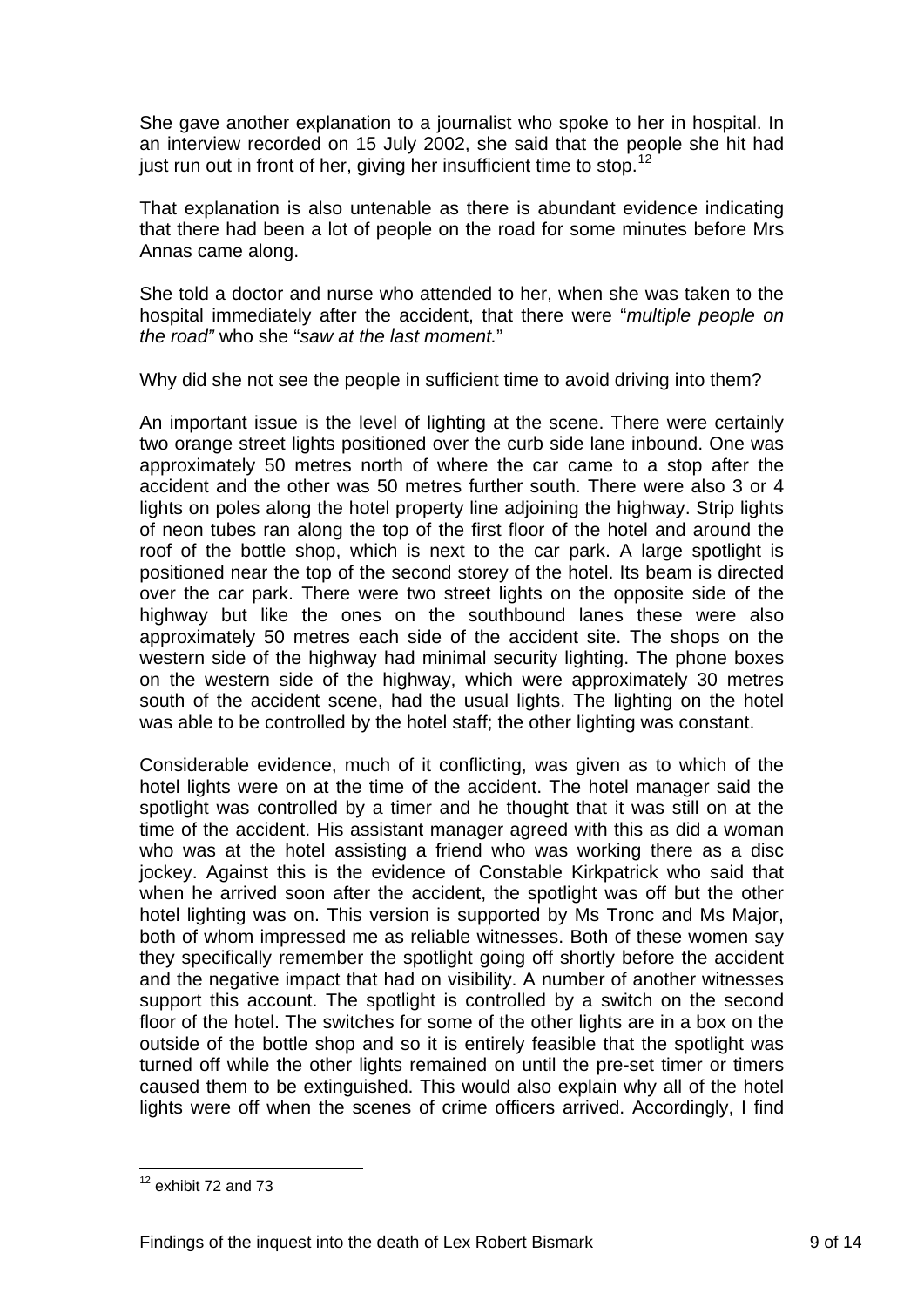that at the time of the accident, the hotel spotlight was off but the other lights referred to above were on.

I pause here to note that the spotlight, which was the greatest source of illumination of the scene, seems to have been was deliberately extinguished by the hotel management while numerous patrons were milling around in the car park. This was a dangerous and ill considered action.

As a result of undertaking two views of the scene, both lit and unlit, and driving at night along the material part of the route taken by Mrs Annas, I conclude that visibility was poor, particularly at the exact spot where the accident happened. It is between two street lights and in something of a shadow. There is no contrasting backdrop to highlight the figures of those who might be on the road. Indeed, after the spotlight went out, one of the witnesses described how the figures on the street became silhouettes and shadows. She said that unless a viewer was familiar with a person's outline or clothing the viewer would not have been able to recognise them. Another witness described how at that time you could not see people's faces anymore and would have had to have to recognised them by their voices.

Was it so dark in the area where Mr Bismark and the others were standing that a reasonably careful driver would not have seen them in time to avoid colliding with them or do the circumstances of the incident suggest some other reason for the collision?

Of relevance are the actions of other drivers in the vicinity.

A security patrolman came across the people making their way across the outbound lane to the phone boxes after he moved off from the traffic lights at the intersection of Gardenia St and the highway. He was travelling north on the lane farthest from the hotel. He said that he did not see the people until they were illuminated by his headlights. He said that he was only 20 to 30 feet away from them when he first saw them but he managed to stop because he was travelling slowly, having been stationary at the traffic lights which are approximately 100 metres from where he saw the people. Another vehicle came along soon after and its driver also saw the people on the road and managed to pick a path among them, but presumably the light from the security guard's car would have made it easier for this second driver to see them.

A number of vehicles also managed to travel down the southbound lanes when the fighters and onlookers were on the road, although one of those vehicles was driven by Ms Major, who knew that the people were in the vicinity and she was planning to stop at the hotel. I have insufficient evidence about the other car or cars to draw conclusions from the conduct of that/those driver/s.

The people on the road were not standing still. Their movement would make their presence easier to detect by a person who was keeping a proper lookout. While undoubtedly some of the people on the road were wearing dark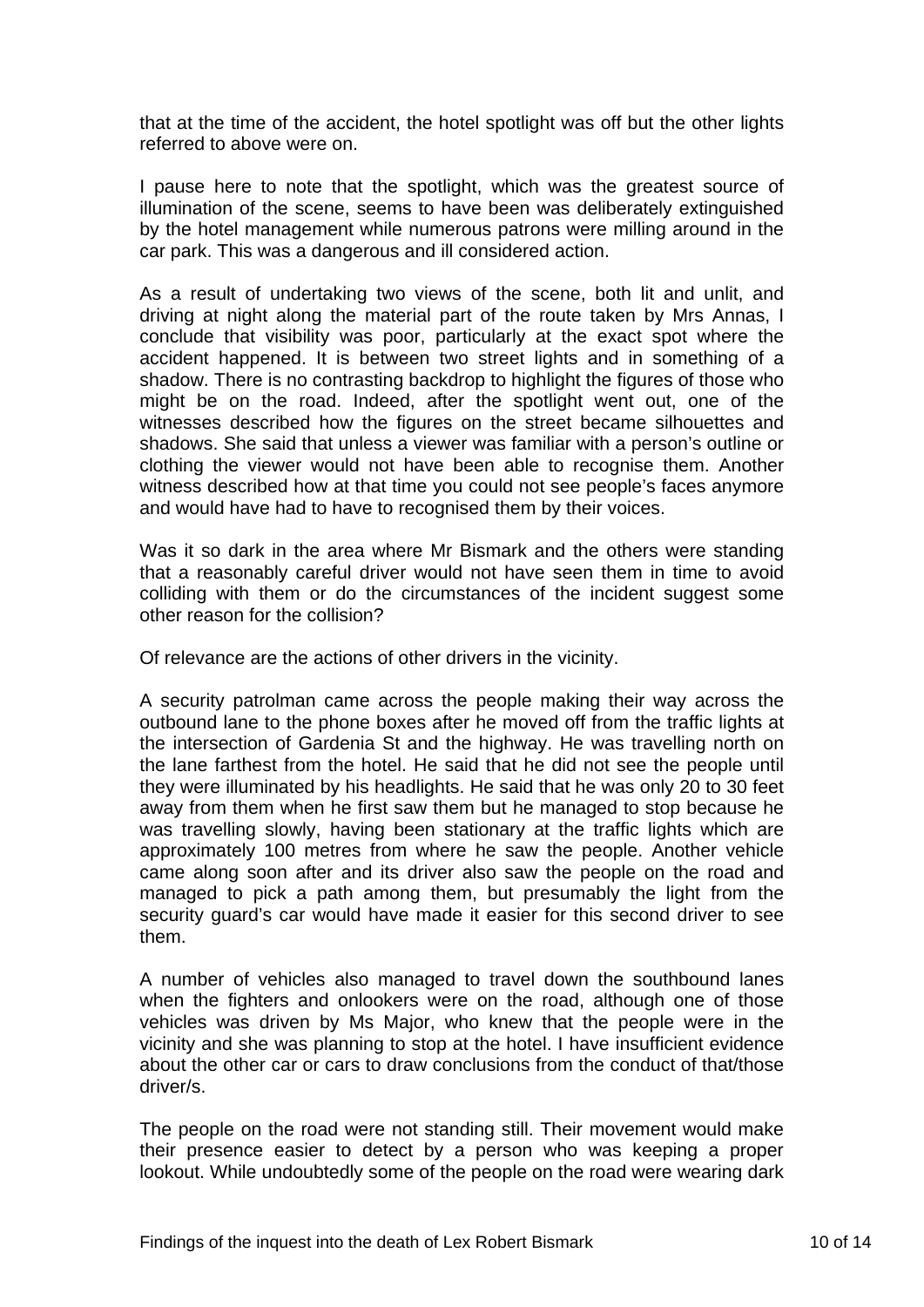clothing and nearly all had dark skin, there was also evidence that some had bright and light coloured clothing. The other very relevant factor is the number of people involved. Mr Bismark was not a lone figure lurking in the shadows; he was part of a large, dynamic and volatile crowd.

In my view, having regard to all of the evidence, I consider that the physical conditions prevailing at the time of the accident, that is the lighting, the topography, the clothing worn by the people one the road, do not either alone or in combination, sufficiently explain why Mrs Annas did not see the people sooner.

The remaining factor which must be considered is Mrs Annas' eyesight. The medical records tendered in evidence show that Mrs Annas had been prescribed glasses since 1984, although only for reading. She had been consulting various medical practitioners in connection with problems concerning her eyes and eyesight since at least 1991.

In 2002, the year of the accident resulting in Mr Bismark's death, Mrs Annas had a number of consultations of note. On 25 January she visited Dr Kelly at the Mt Isa Hospital, complaining of a painful right eye. On examination Mrs Annas was found to have cataracts in both eyes and a visual acuity of 6/36 in both eyes. The notes of that consultation indicate that she was "*advised strongly not to drive"* and told that surgery may improve her vision and she may in the future be able to drive "*but until then she is unsafe.*"

On 2 February, Mrs Annas was examined by an ophthalmologist, Dr Foster, who confirmed that her eyesight was as found by Dr Kelly, and advised her of the prognosis should she undergo surgery. Dr Foster says Mrs Annas told him that she had given up driving because of her poor eyesight and he confirmed in evidence that her eyesight was very poor.

On 1 July 2002 Mrs Annas attended at the surgery of her usual GP complaining of a painful left eye and her eyesight was again tested. The notes record her acuity as being: right eye –  $6/36$  and left eye –  $6/60$ . She was advised to go to the hospital with a referral letter that noted "*her vision is normally quite impaired*."

Mrs Annas' vision had improved slightly when she was again seen by Dr Foster at the Mt Isa Hospital on 11 July. He recorded her vision on that day as being 6/36 in both eyes but he noted that the cataracts in her eyes had worsened since he had seen her in February. This examination was made just two days before the accident.

In layman's terms, a visual acuity level of 6/36 means that on testing, Mrs Annas could only identify symbols that a normal sighted person could identify from 36 metres when she was 6 metres from the symbols. An acuity level of 6/12 is usually considered the limit for safe driving.

As a result of considering all of the evidence I am persuaded that the dominant factor in the accident was Mrs Annas' poor vision. She could not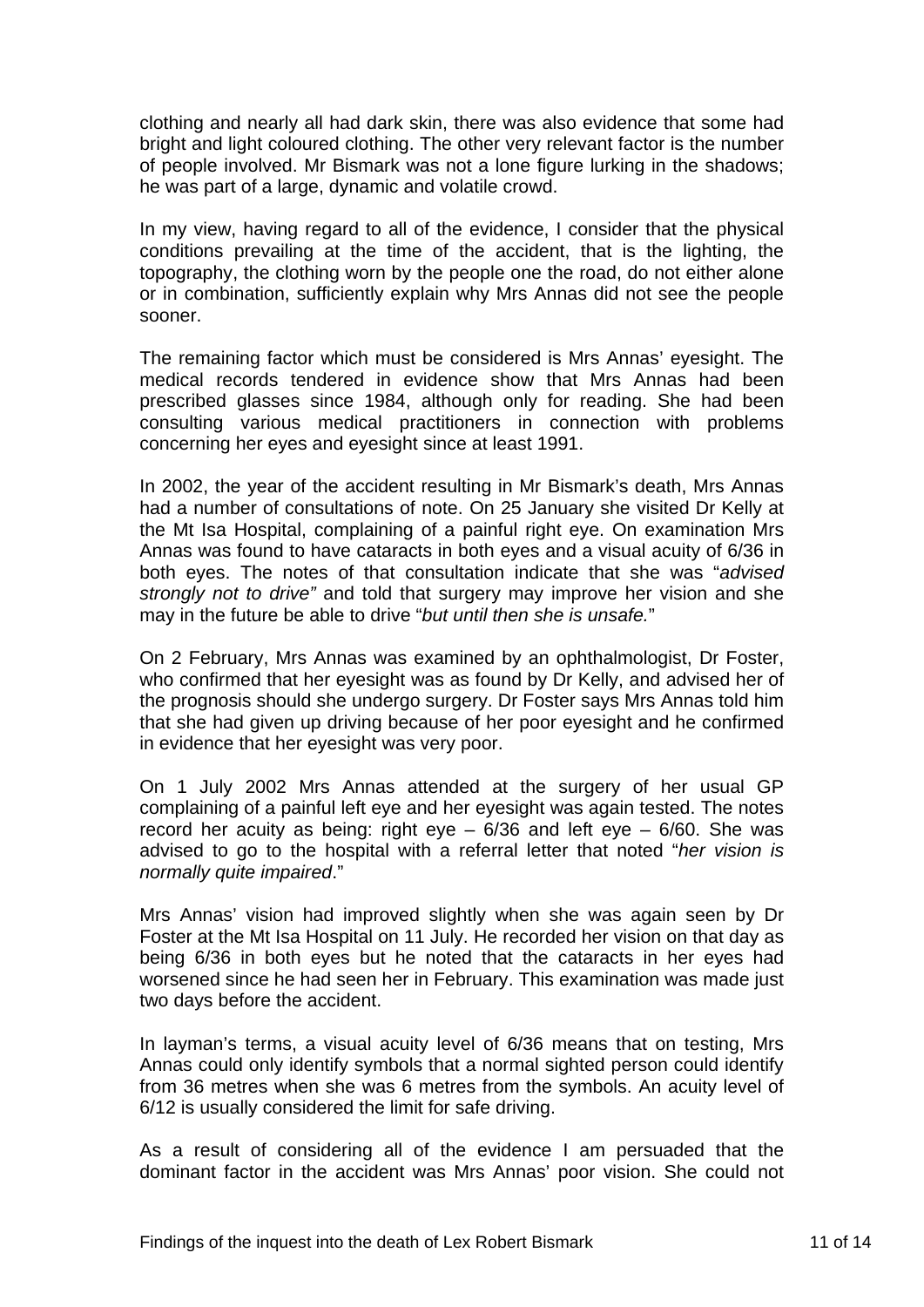<span id="page-13-0"></span>see sufficiently well to drive safely in the daytime, let alone at night, and she knew this. It is also concerning that she sought to mislead the police officers investigating the accident by telling them "*I do not need these glasses when I am driving or looking at things in the distance."[13](#page-13-1)*

## *Findings required by s43(2)*

I am required to find, so far as has been proved, who the deceased was and when, where and how he came by his death.

As a result of considering all of the material contained in the exhibits and the evidence given by the witnesses, I am able to make the following findings.

**Identity of the deceased** – The deceased was Lex Robert Bismark

**Place of death** – Mr Bismark died on the Barkly Highway in Mt Isa

*Date of death* – He died on 13 July 2002.

**Cause of death** – Mr Bismark died a result of avulsion of the brain stem and upper cervical spinal cord suffered when he was run down by a car driven by Hazel Annas.

## *The committal question*

Normally I would also be required to consider whether Mrs Annas should be committed for trial on a charge of dangerous driving causing death. However in view of her demise that issue no longer requires determination.

## *Issues of concern, riders and recommendations*

Pursuant to s43(5) of the Act I am authorised to make riders or recommendations designed to reduce the occurrence of similar deaths to the one investigated by this inquest. In accordance with that power I make the following observation and recommendations.

#### **Extent of the police investigation**

It is likely that on the night of Mr Bismark's death numerous criminal offences were committed: a man was killed, two others were run down by a motor vehicle, the driver of that vehicle was seriously assaulted and the vehicle was extensively damaged, yet no one was charged with any offence.

The officers investigating this matter were placed in an invidious position in that the "*suspect*" for a possible dangerous driving causing death charge was also the complainant in a possible serious assault charge. It may be that this made it difficult for them to assiduously pursue the death investigation. They certainly obtained extensive technical evidence concerning the mechanics of the accident but they seem to have given scant attention to a more obvious

<span id="page-13-1"></span> $13$  exhibit 55 para 7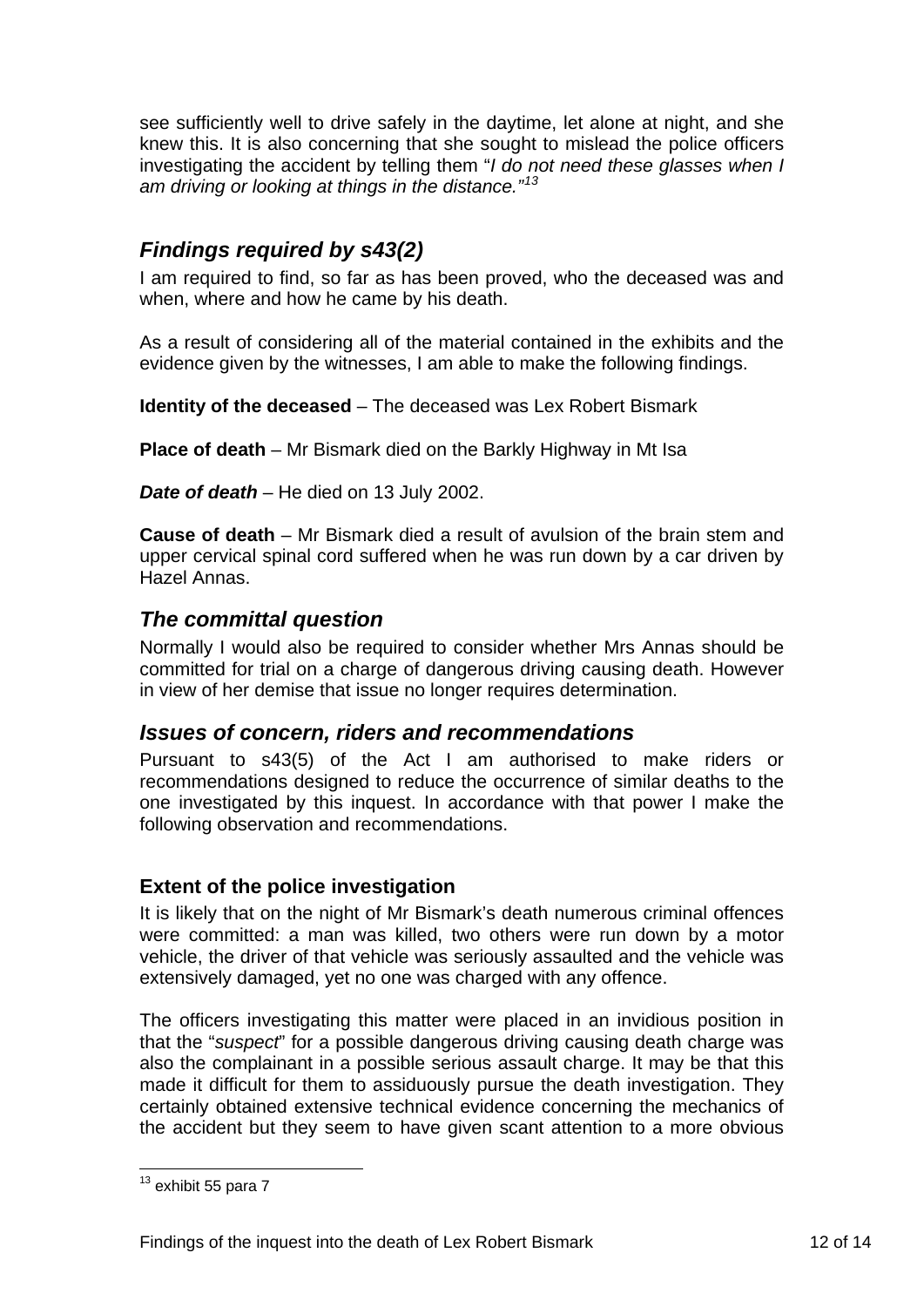<span id="page-14-0"></span>explanation of the tragedy, even though the only accounts they had from the driver were untenable. All of the information concerning Mrs Annas' poor eyesight and compromised acuity was available to the investigators, but none of it was accessed and provided to the Director of Public Prosecutions when the police sought advice as to whether Mrs Annas should be charged. There is no basis for suspecting that this line of inquiry was deliberately ignored but it is a salutary reminder to us all to remain vigilant and inquiring when undertaking these investigations.

#### **The role of medical practitioners in assessing fitness to drive.**

Mrs Annas knew she was unfit to drive yet she continued to do so. While she may have had a moral obligation to advise the Department of Transport of her incapacity, she had no legal obligation to do so until she applied to have her licence renewed. That will change on 1 March 2006 when amendments to the Transport Operations Road Use Management Act (the TORUM Act) which will require drivers to advise the Department as soon as they are diagnosed with a permanent or long term medical condition that could affect their driving, come into effect.

However, in view of her willingness to drive when she knew that she was placing herself and other road users in danger, I am not persuaded that Mrs Annas, or people like her, will comply with this obligation. If a person is willing to risk his or her life by driving when he or she can't see, it seems unlikely that the risk of a fine if they are caught will dissuade them. And how would they be caught in any event? A police officer intercepting such a driver would have no reasonable means of assessing that drivers physical capacity to drive or reason to try and access the driver's medical records unless the driver had been involved in an accident – too little, too late.

It is apparent that at least four medical practitioners were aware that Mrs Annas' poor eyesight rendered her unfit to drive. Any of them could have notified the Department of her incapacity because the TORUM Act relieves a practitioner of the usual obligation of confidentiality and protects a practitioner from any civil redress for contacting the Department. None of them did. Had this been done, Mrs Anass' licence would have been cancelled and she would have been required to forfeit it to local police. This would have made it less likely she would then drive in Mt Isa. Dr Foster said that he did not do so in this case because Mrs Annas told him that she was no longer driving. He also said that in 12 years of practice he had never taken this step.

There is apparently reluctance among some medical practitioners to make such reports based in part on a fear that if a patient knows his/her incapacities will be reported, he/she may avoid seeking medical attention.

I can readily appreciate the undesirability of that happening and indeed the whole issue of fitness to drive, particularly among the elderly living in rural areas where public transport is limited, is a vexed one; surrendering a driving licence can have a major impact on such a person's continued ability to live independently.